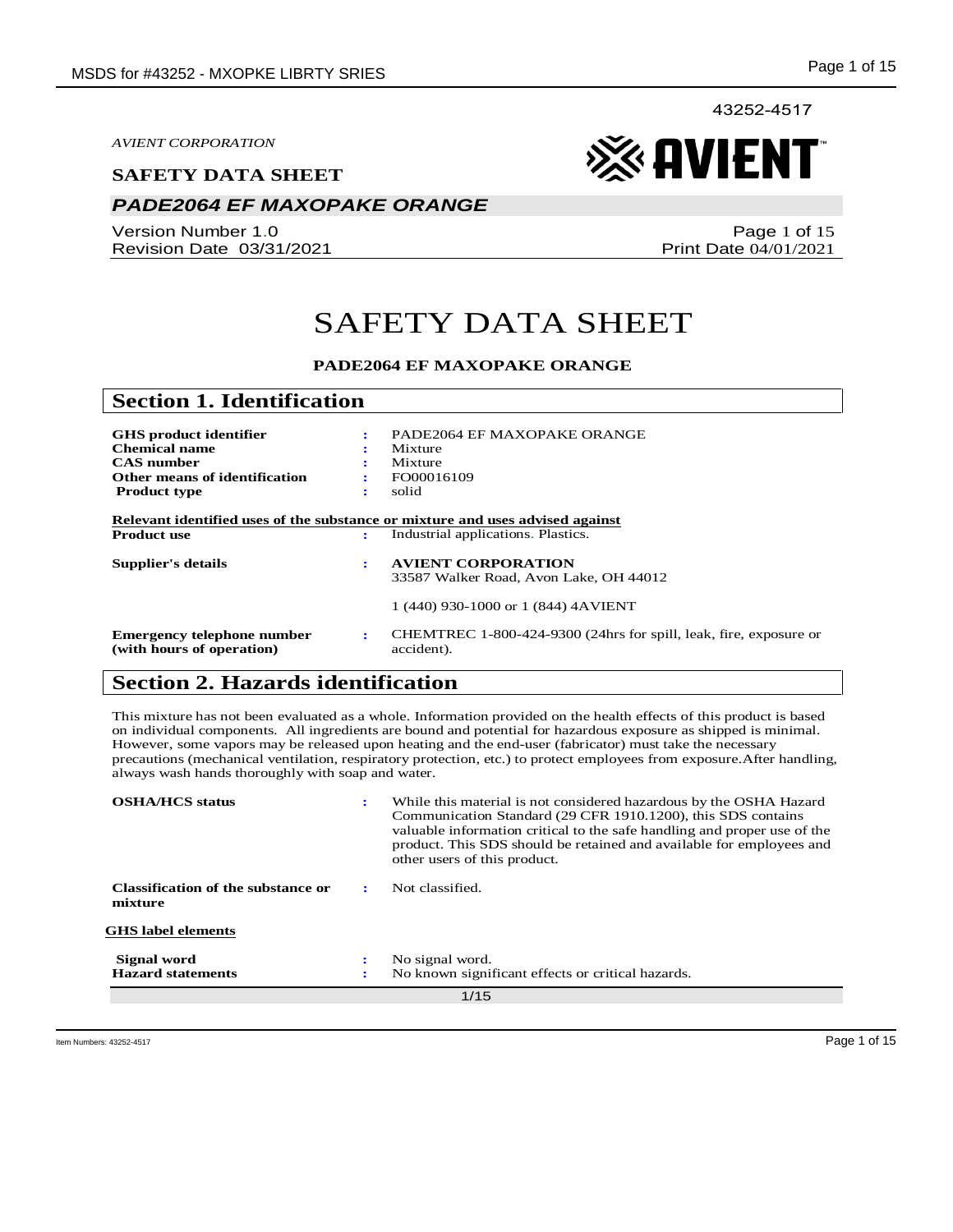#### **SAFETY DATA SHEET**

# *PADE2064 EF MAXOPAKE ORANGE*

Version Number 1.0 Revision Date 03/31/2021

# ※ AVIENT

Page 2 of 15 Print Date 04/01/2021

#### **Precautionary statements**

|                                  | Not applicable. |
|----------------------------------|-----------------|
| Prevention                       | Not applicable. |
| <b>Response</b>                  | Not applicable. |
| <b>Storage</b>                   | Not applicable. |
| <b>Disposal</b>                  | Not applicable. |
| Supplemental label elements      | None known.     |
| Hazards not otherwise classified | None known.     |
|                                  | Not available.  |

## **Section 3. Composition/information on ingredients**

| Substance/mixture             | Mixture    |
|-------------------------------|------------|
| <b>Chemical name</b>          | Mixture    |
| Other means of identification | FO00016109 |

**CAS number/other identifiers**

| $\sim$<br>Ingredient name   |                                                 | CAS<br>number |
|-----------------------------|-------------------------------------------------|---------------|
| <b></b><br>'itanium dioxide | $\gamma$<br>$\mathrel{<=}$<br>➢≕<br>$10 -$<br>ت | 13463-67-7    |

Any concentration shown as a range is to protect confidentiality or is due to batch variation.

**There are no additional ingredients present which, within the current knowledge of the supplier and in the concentrations applicable, are classified as hazardous to health or the environment and hence require reporting in this section.**

**Occupational exposure limits, if available, are listed in Section 8.**

### **Section 4. First aid measures**

#### **Description of necessary first aid measures**

| Eve contact         | Immediately flush eyes with plenty of water, occasionally lifting the<br>upper and lower eyelids. Check for and remove any contact lenses.<br>Get medical attention if irritation occurs.                                                                                                                     |
|---------------------|---------------------------------------------------------------------------------------------------------------------------------------------------------------------------------------------------------------------------------------------------------------------------------------------------------------|
| <b>Inhalation</b>   | Remove victim to fresh air and keep at rest in a position comfortable<br>for breathing. Get medical attention if symptoms occur. In case of<br>inhalation of decomposition products in a fire, symptoms may be<br>delayed. The exposed person may need to be kept under medical<br>surveillance for 48 hours. |
| <b>Skin contact</b> | Flush contaminated skin with plenty of water. Remove contaminated                                                                                                                                                                                                                                             |
|                     | 2/15                                                                                                                                                                                                                                                                                                          |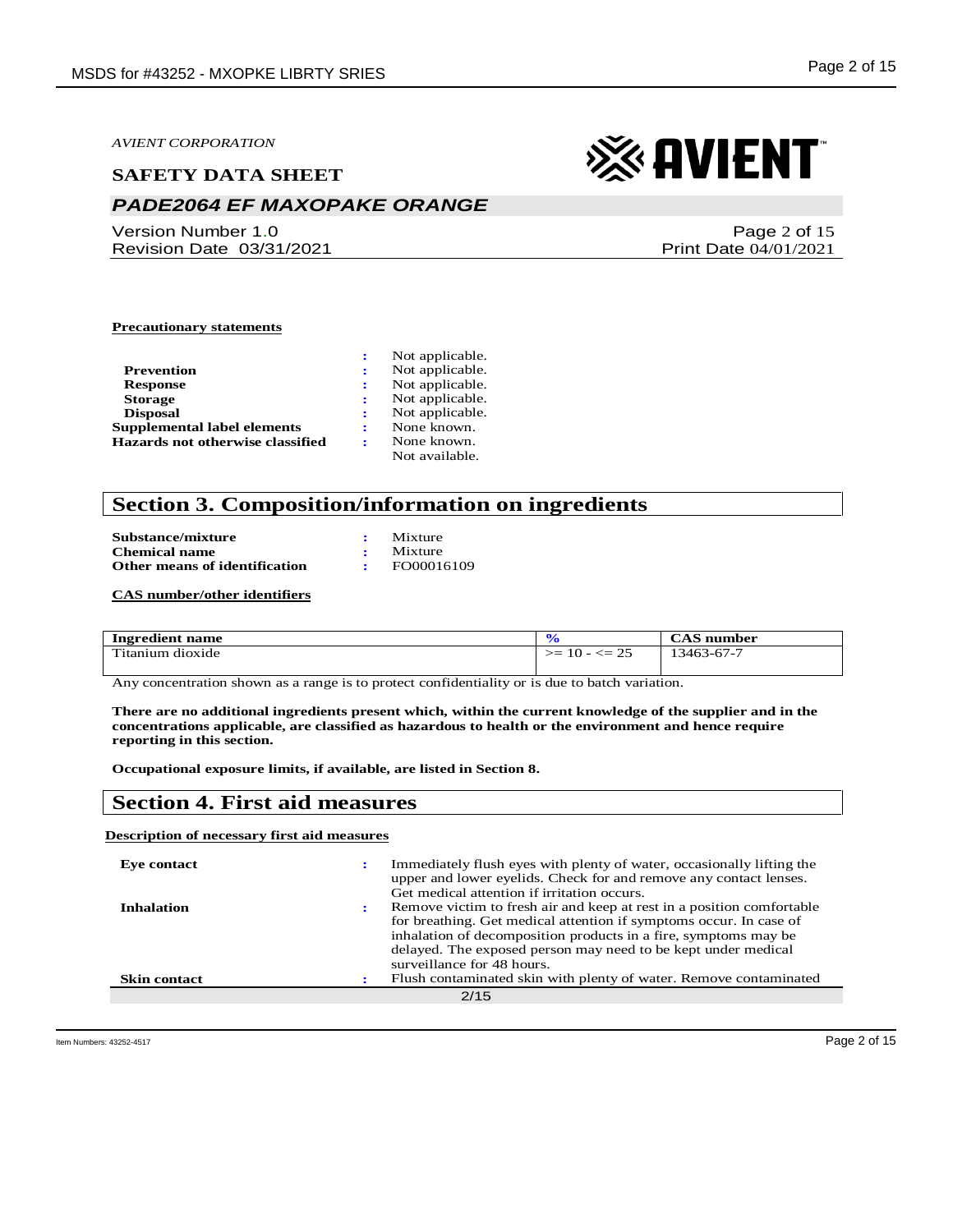※AVIENT

*AVIENT CORPORATION*

#### **SAFETY DATA SHEET**

# *PADE2064 EF MAXOPAKE ORANGE*

| Version Number 1.0       | Page $3$ of $15$             |
|--------------------------|------------------------------|
| Revision Date 03/31/2021 | <b>Print Date 04/01/2021</b> |
|                          |                              |

| <b>Ingestion</b>                                   | ÷                    | clothing and shoes. Get medical attention if symptoms occur.<br>Wash out mouth with water. Remove victim to fresh air and keep at<br>rest in a position comfortable for breathing. If material has been<br>swallowed and the exposed person is conscious, give small quantities<br>of water to drink. Do not induce vomiting unless directed to do so by<br>medical personnel. Get medical attention if symptoms occur. |
|----------------------------------------------------|----------------------|-------------------------------------------------------------------------------------------------------------------------------------------------------------------------------------------------------------------------------------------------------------------------------------------------------------------------------------------------------------------------------------------------------------------------|
| Most important symptoms/effects, acute and delayed |                      |                                                                                                                                                                                                                                                                                                                                                                                                                         |
| <b>Potential acute health effects</b>              |                      |                                                                                                                                                                                                                                                                                                                                                                                                                         |
| <b>Eye contact</b>                                 | ÷                    | No known significant effects or critical hazards.                                                                                                                                                                                                                                                                                                                                                                       |
| <b>Inhalation</b>                                  |                      | No known significant effects or critical hazards.                                                                                                                                                                                                                                                                                                                                                                       |
| <b>Skin contact</b>                                | ÷                    | No known significant effects or critical hazards.                                                                                                                                                                                                                                                                                                                                                                       |
| <b>Ingestion</b>                                   | ÷                    | No known significant effects or critical hazards.                                                                                                                                                                                                                                                                                                                                                                       |
| Over-exposure signs/symptoms                       |                      |                                                                                                                                                                                                                                                                                                                                                                                                                         |
| <b>Eye contact</b>                                 | ÷                    | No specific data.                                                                                                                                                                                                                                                                                                                                                                                                       |
| <b>Inhalation</b>                                  |                      | No specific data.                                                                                                                                                                                                                                                                                                                                                                                                       |
| <b>Skin contact</b>                                | ÷                    | No specific data.                                                                                                                                                                                                                                                                                                                                                                                                       |
| <b>Ingestion</b>                                   | ÷                    | No specific data.                                                                                                                                                                                                                                                                                                                                                                                                       |
|                                                    |                      | Indication of immediate medical attention and special treatment needed, if necessary                                                                                                                                                                                                                                                                                                                                    |
| Notes to physician                                 | $\ddot{\phantom{a}}$ | In case of inhalation of decomposition products in a fire, symptoms<br>may be delayed. The exposed person may need to be kept under<br>medical surveillance for 48 hours.                                                                                                                                                                                                                                               |
| <b>Specific treatments</b>                         | $\ddot{\phantom{a}}$ | No specific treatment.                                                                                                                                                                                                                                                                                                                                                                                                  |
| <b>Protection of first-aiders</b>                  | $\ddot{\phantom{a}}$ | No action shall be taken involving any personal risk or without<br>suitable training.                                                                                                                                                                                                                                                                                                                                   |
| See toxicological information (Section 11)         |                      |                                                                                                                                                                                                                                                                                                                                                                                                                         |
|                                                    |                      |                                                                                                                                                                                                                                                                                                                                                                                                                         |

# **Section 5. Fire-fighting measures**

#### **Extinguishing media**

| Suitable extinguishing media<br>Unsuitable extinguishing media |  | In case of fire, use water spray (fog), foam, dry chemical or $CO2$ .<br>None known. |
|----------------------------------------------------------------|--|--------------------------------------------------------------------------------------|
| Specific hazards arising from the<br>chemical                  |  | No specific fire or explosion hazard.                                                |
| <b>Hazardous thermal</b>                                       |  | May emit Hydrogen Chloride (HCl).                                                    |
| 3/15                                                           |  |                                                                                      |

3/15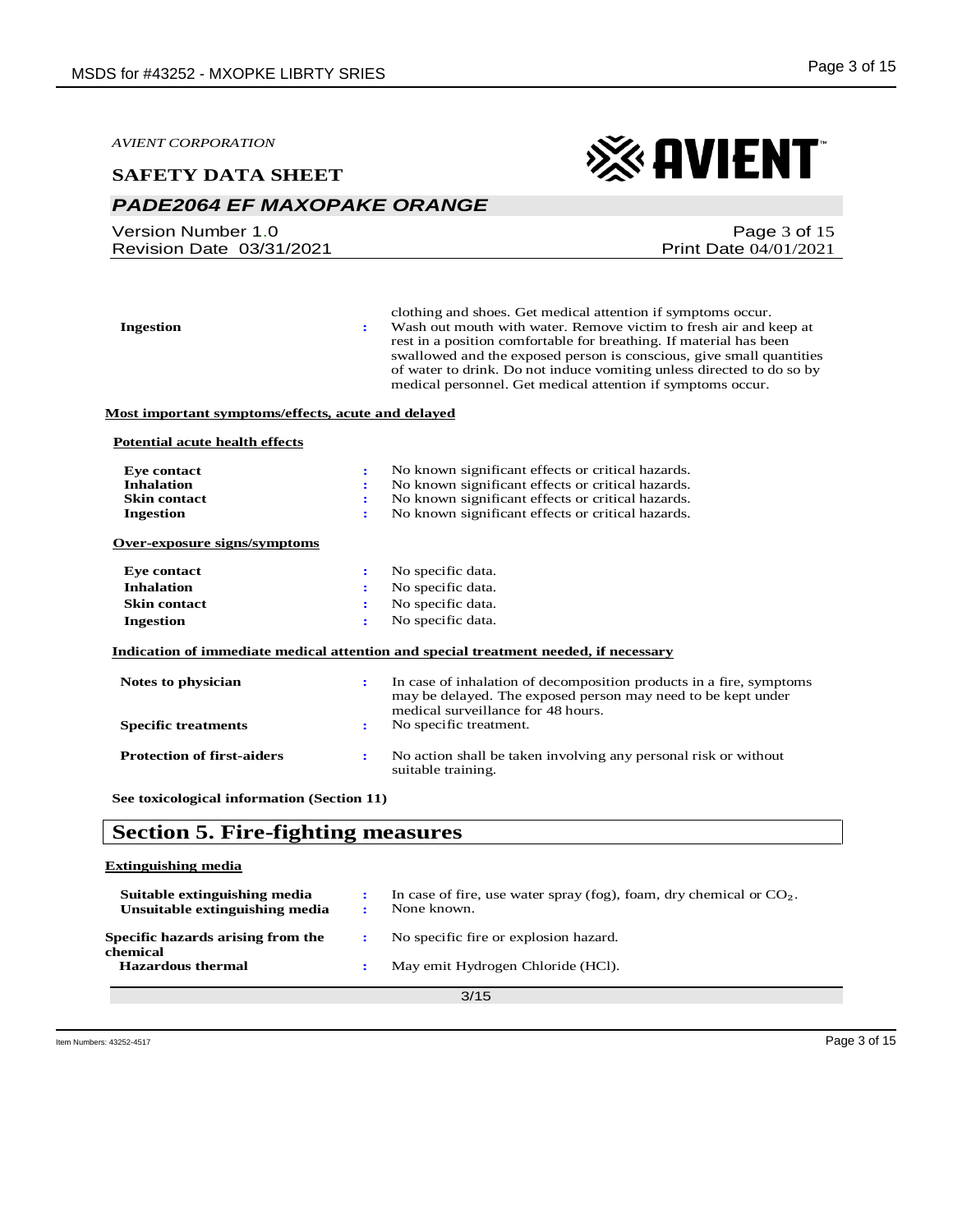### **SAFETY DATA SHEET**

# *PADE2064 EF MAXOPAKE ORANGE*

| Version Number 1.0       | Page 4 of 15                 |
|--------------------------|------------------------------|
| Revision Date 03/31/2021 | <b>Print Date 04/01/2021</b> |

| decomposition products                      | Decomposition products may include the following materials:<br>carbon dioxide<br>carbon monoxide<br>nitrogen oxides<br>halogenated compounds<br>metal oxide/oxides |
|---------------------------------------------|--------------------------------------------------------------------------------------------------------------------------------------------------------------------|
| <b>Special protective actions for fire-</b> | Promptly isolate the scene by removing all persons from the vicinity                                                                                               |
| с                                           | of the incident if there is a fire. No action shall be taken involving any                                                                                         |
| fighters                                    | personal risk or without suitable training.                                                                                                                        |
| Special protective equipment for            | Fire-fighters should wear appropriate protective equipment and self-                                                                                               |
| ÷                                           | contained breathing apparatus (SCBA) with a full face-piece operated                                                                                               |
| fire-fighters                               | in positive pressure mode.                                                                                                                                         |

# **Section 6. Accidental release measures**

#### **Personal precautions, protective equipment and emergency procedures**

| For non-emergency personnel<br>For emergency responders |                      | No action shall be taken involving any personal risk or without<br>suitable training. Evacuate surrounding areas. Keep unnecessary and<br>unprotected personnel from entering. Do not touch or walk through<br>spilled material. Put on appropriate personal protective equipment.<br>If specialized clothing is required to deal with the spillage, take note<br>of any information in Section 8 on suitable and unsuitable materials.<br>See also the information in "For non-emergency personnel". |
|---------------------------------------------------------|----------------------|-------------------------------------------------------------------------------------------------------------------------------------------------------------------------------------------------------------------------------------------------------------------------------------------------------------------------------------------------------------------------------------------------------------------------------------------------------------------------------------------------------|
| <b>Environmental precautions</b>                        | $\mathbf{r}$         | Avoid dispersal of spilled material and runoff and contact with soil,<br>waterways, drains and sewers. Inform the relevant authorities if the<br>product has caused environmental pollution (sewers, waterways, soil<br>or air).                                                                                                                                                                                                                                                                      |
| Methods and materials for containment and cleaning up   |                      |                                                                                                                                                                                                                                                                                                                                                                                                                                                                                                       |
| <b>Small spill</b>                                      |                      | Move containers from spill area. Vacuum or sweep up material and<br>place in a designated, labeled waste container. Dispose of via a<br>licensed waste disposal contractor.                                                                                                                                                                                                                                                                                                                           |
| Large spill                                             | $\ddot{\phantom{a}}$ | Move containers from spill area. Prevent entry into sewers, water<br>courses, basements or confined areas. Vacuum or sweep up material<br>and place in a designated, labeled waste container. Dispose of via a<br>licensed waste disposal contractor. Note: see Section 1 for emergency<br>contact information and Section 13 for waste disposal.                                                                                                                                                     |

# **Section 7. Handling and storage**

#### **Precautions for safe handling**

4/15

※AVIENT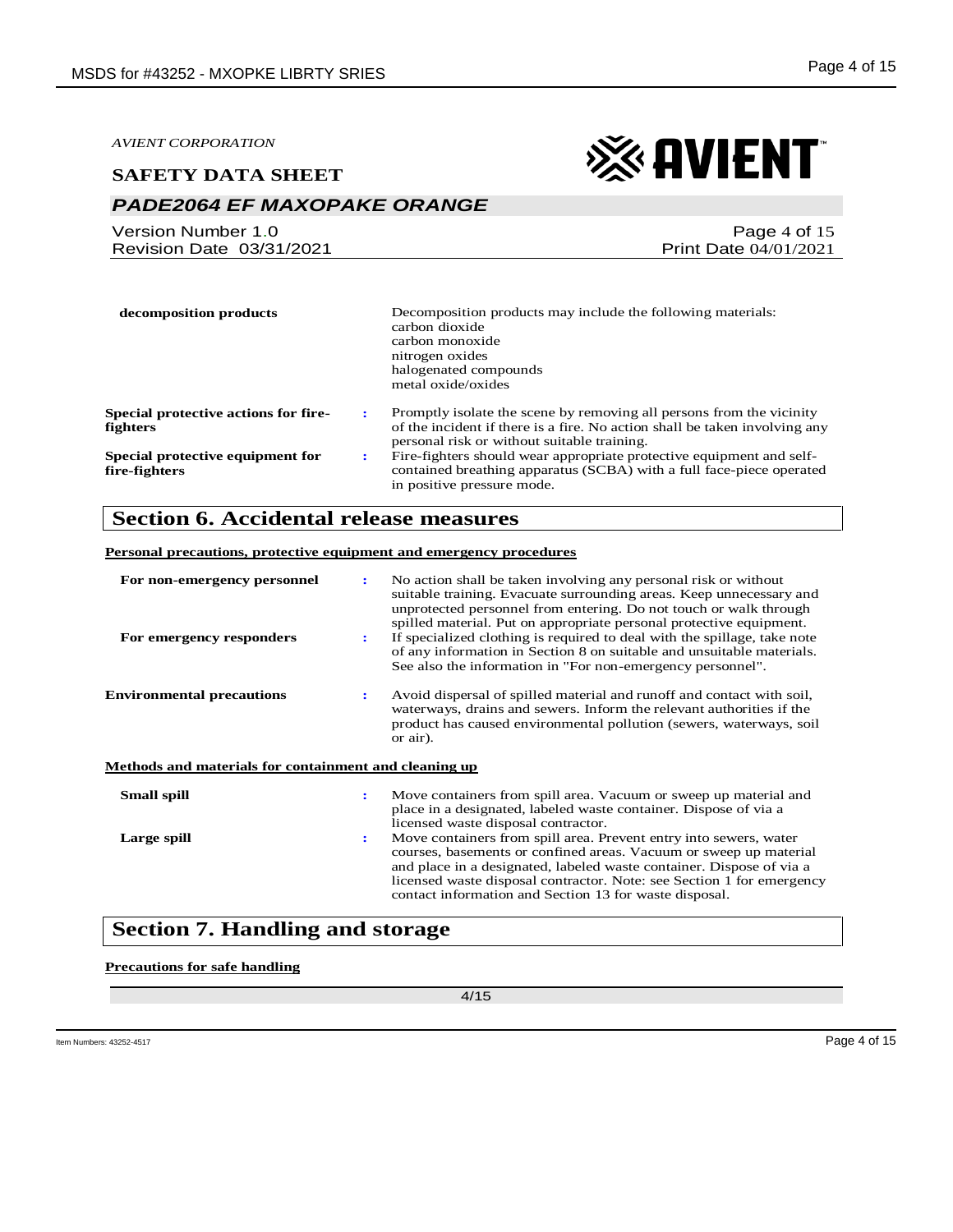#### **SAFETY DATA SHEET**

# *PADE2064 EF MAXOPAKE ORANGE*

Version Number 1.0 Revision Date 03/31/2021 ※ AVIENT

Page 5 of 15 Print Date 04/01/2021

| <b>Protective measures</b><br>Advice on general occupational<br>hygiene | Put on appropriate personal protective equipment (see Section 8).<br>Eating, drinking and smoking should be prohibited in areas where this<br>material is handled, stored and processed. Workers should wash hands<br>and face before eating, drinking and smoking. Remove contaminated<br>clothing and protective equipment before entering eating areas. See<br>also Section 8 for additional information on hygiene measures.                                                                               |
|-------------------------------------------------------------------------|----------------------------------------------------------------------------------------------------------------------------------------------------------------------------------------------------------------------------------------------------------------------------------------------------------------------------------------------------------------------------------------------------------------------------------------------------------------------------------------------------------------|
| Conditions for safe storage,<br>including any incompatibilities         | Store in accordance with local regulations. Store in original container<br>protected from direct sunlight in a dry, cool and well-ventilated area,<br>away from incompatible materials (see Section 10) and food and<br>drink. Keep container tightly closed and sealed until ready for use.<br>Containers that have been opened must be carefully resealed and kept<br>upright to prevent leakage. Do not store in unlabeled containers. Use<br>appropriate containment to avoid environmental contamination. |

# **Section 8. Exposure controls/personal protection**

#### **Control parameters**

#### **Occupational exposure limits**

| <b>Ingredient name</b>                 |   | <b>Exposure limits</b>                                                                                                                                                                                                                                                                                                                                                 |
|----------------------------------------|---|------------------------------------------------------------------------------------------------------------------------------------------------------------------------------------------------------------------------------------------------------------------------------------------------------------------------------------------------------------------------|
| Titanium dioxide                       |   | <b>OSHA PEL 1989 (1989-03-01)</b><br>TWA 10 mg/m3 Form: Total dust<br><b>OSHA PEL (1993-06-30)</b><br>TWA 15 mg/m3 Form: Total dust<br><b>ACGIH TLV</b> (1996-05-18)<br>TWA $10 \text{ mg/m}$ 3                                                                                                                                                                        |
| Appropriate engineering controls       | ÷ | Good general ventilation should be sufficient to control worker                                                                                                                                                                                                                                                                                                        |
| <b>Environmental exposure controls</b> | ÷ | exposure to airborne contaminants.<br>Emissions from ventilation or work process equipment should be<br>checked to ensure they comply with the requirements of<br>environmental protection legislation. In some cases, fume scrubbers,<br>filters or engineering modifications to the process equipment will be<br>necessary to reduce emissions to acceptable levels. |
| <b>Individual protection measures</b>  |   |                                                                                                                                                                                                                                                                                                                                                                        |
| <b>Hygiene</b> measures                |   | Wash hands, forearms and face thoroughly after handling chemical<br>products, before eating, smoking and using the lavatory and at the end<br>of the working period. Appropriate techniques should be used to                                                                                                                                                          |
|                                        |   | 5/15                                                                                                                                                                                                                                                                                                                                                                   |
|                                        |   |                                                                                                                                                                                                                                                                                                                                                                        |

Item Numbers: 43252-4517 Page 5 of 15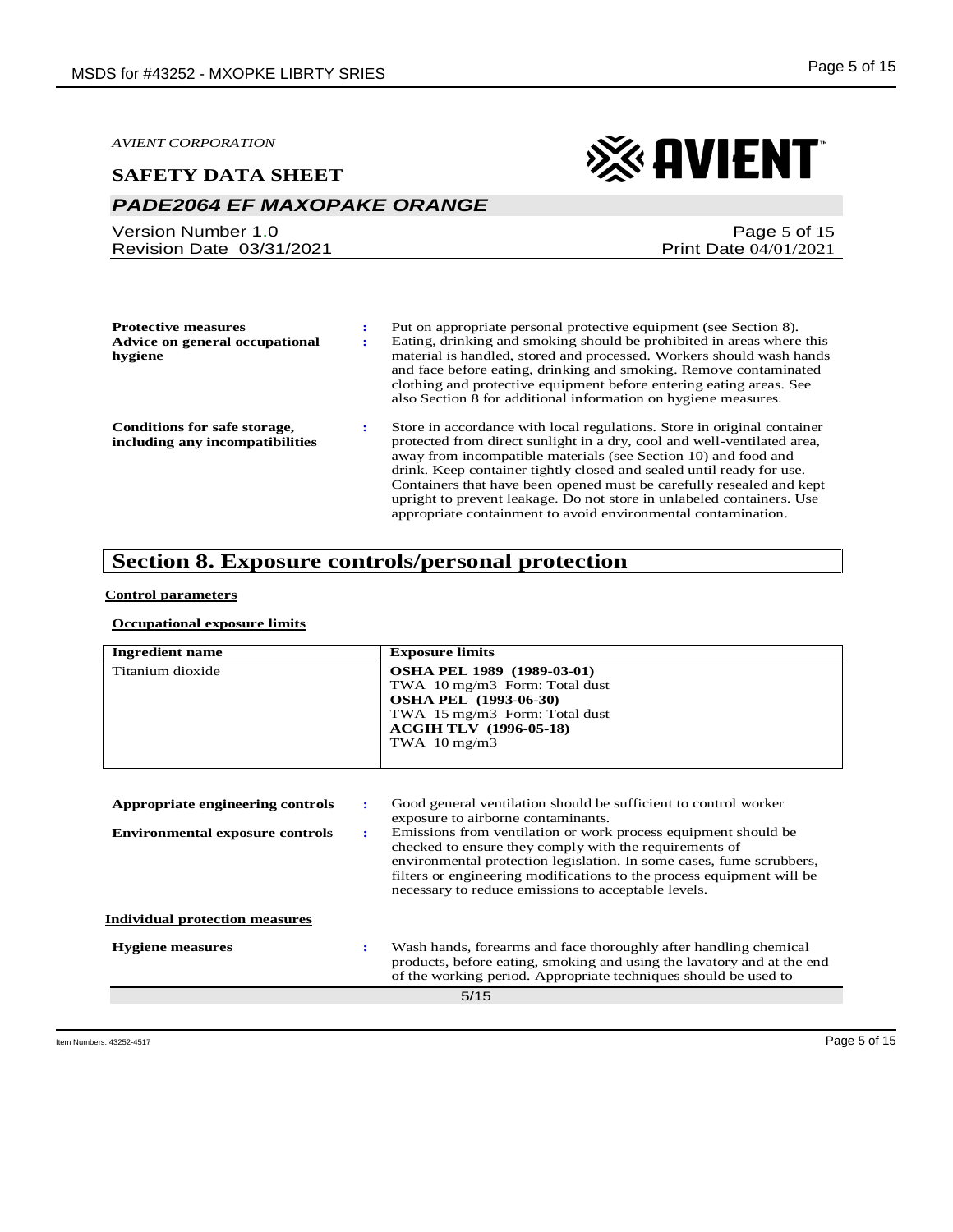#### **SAFETY DATA SHEET**

# *PADE2064 EF MAXOPAKE ORANGE*

Version Number 1.0 Revision Date 03/31/2021

| <b>Eye/face protection</b>    | remove potentially contaminated clothing. Wash contaminated<br>clothing before reusing. Ensure that eyewash stations and safety<br>showers are close to the workstation location.<br>Safety eyewear complying with an approved standard should be used<br>÷<br>when a risk assessment indicates this is necessary to avoid exposure to<br>liquid splashes, mists, gases or dusts. If contact is possible, the<br>following protection should be worn, unless the assessment indicates a<br>higher degree of protection: safety glasses with side-shields. |
|-------------------------------|-----------------------------------------------------------------------------------------------------------------------------------------------------------------------------------------------------------------------------------------------------------------------------------------------------------------------------------------------------------------------------------------------------------------------------------------------------------------------------------------------------------------------------------------------------------|
| <b>Skin protection</b>        |                                                                                                                                                                                                                                                                                                                                                                                                                                                                                                                                                           |
| <b>Hand protection</b>        | Chemical-resistant, impervious gloves complying with an approved<br>÷<br>standard should be worn at all times when handling chemical products<br>if a risk assessment indicates this is necessary.                                                                                                                                                                                                                                                                                                                                                        |
| <b>Body protection</b>        | Personal protective equipment for the body should be selected based<br>÷<br>on the task being performed and the risks involved and should be<br>approved by a specialist before handling this product.                                                                                                                                                                                                                                                                                                                                                    |
| Other skin protection         | Appropriate footwear and any additional skin protection measures<br>÷<br>should be selected based on the task being performed and the risks<br>involved and should be approved by a specialist before handling this<br>product.                                                                                                                                                                                                                                                                                                                           |
| <b>Respiratory protection</b> | Based on the hazard and potential for exposure, select a respirator that<br>٠.<br>meets the appropriate standard or certification. Respirators must be<br>used according to a respiratory protection program to ensure proper<br>fitting, training, and other important aspects of use.                                                                                                                                                                                                                                                                   |

# **Section 9. Physical and chemical properties**

#### **Appearance**

| <b>Physical state</b>     | ÷ | solid [Paste.]               |
|---------------------------|---|------------------------------|
| Color                     | ÷ | ORANGE                       |
| Odor                      | ÷ | Faint odor.                  |
| Odor threshold            | ÷ | Not available.               |
| рH                        | ÷ | Not available.               |
| <b>Melting point</b>      | ÷ | Not available.               |
| <b>Boiling point</b>      | ÷ | Not available.               |
| <b>Flash point</b>        | ÷ | Not available.               |
| <b>Burning time</b>       | ÷ | Not available.               |
| <b>Burning rate</b>       | ÷ | Not available.               |
| <b>Evaporation rate</b>   | ÷ | Not available.               |
| Flammability (solid, gas) | ÷ | Not available.               |
| Lower and upper explosive | ÷ | <b>Lower:</b> Not available. |
| (flammable) limits        |   | <b>Upper:</b> Not available. |
| Vapor pressure            | ÷ | Not available.               |
| Vapor density             | ÷ | Not available.               |
|                           |   |                              |

# ※ AVIENT

Page 6 of 15 Print Date 04/01/2021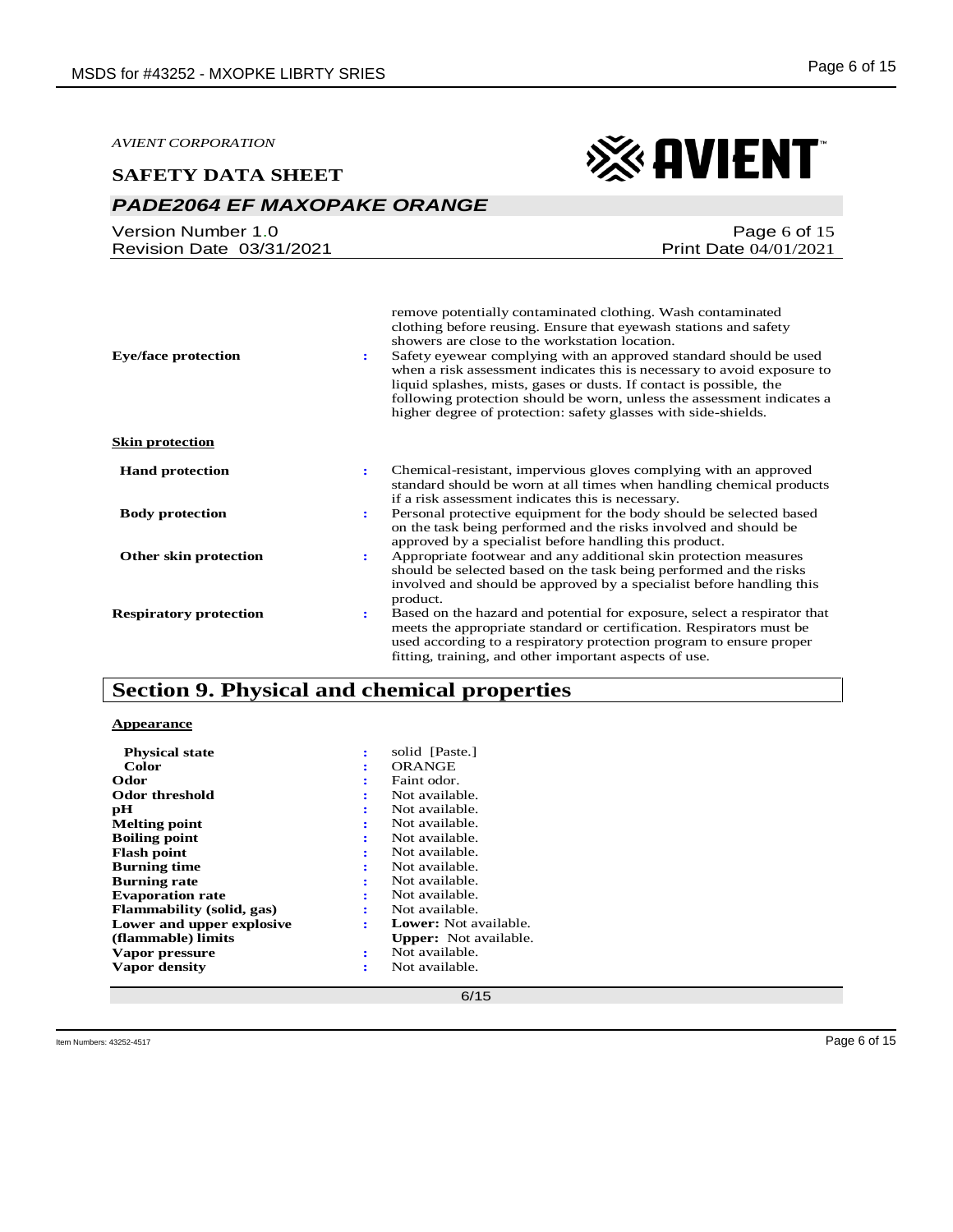# *PADE2064 EF MAXOPAKE ORANGE*

Version Number 1.0 Revision Date 03/31/2021

| <b>Relative density</b>                             |   | Not available.                   |
|-----------------------------------------------------|---|----------------------------------|
| Solubility                                          |   | Not available.                   |
| Solubility in water                                 |   | insoluble in water.              |
| <b>Partition coefficient: n-</b><br>octanol/water   | ÷ | Not available.                   |
| <b>Auto-ignition temperature</b>                    | ÷ | Not available.                   |
| <b>Decomposition temperature</b>                    | ÷ | Not available.                   |
| <b>SADT</b>                                         |   | Not available.                   |
| <b>Viscosity</b>                                    | ÷ | <b>Dynamic:</b> Not available.   |
|                                                     |   | <b>Kinematic:</b> Not available. |
| Aerosol product                                     |   |                                  |
| <b>Heat of combustion</b>                           | ÷ | Not available.                   |
| <b>Ignition distance</b>                            |   | Not available.                   |
| <b>Enclosed space ignition - Time</b><br>equivalent |   | Not available.                   |
| <b>Enclosed space ignition -</b>                    | ÷ | Not available.                   |
| <b>Deflagration density</b>                         |   |                                  |
| <b>Flame</b> height                                 | ÷ | Not available.                   |
| <b>Flame duration</b>                               |   |                                  |

# **Section 10. Stability and reactivity**

| <b>Reactivity</b>                          | ÷      | No specific test data related to reactivity available for this product or<br>its ingredients.           |
|--------------------------------------------|--------|---------------------------------------------------------------------------------------------------------|
| <b>Chemical stability</b>                  | ٠      | Stable under recommended storage and handling conditions (see<br>Section 7).                            |
| <b>Possibility of hazardous reactions</b>  | ÷      | Under normal conditions of storage and use, hazardous reactions will<br>not occur.                      |
| <b>Conditions to avoid</b>                 | ٠      | Keep away from extreme heat and oxidizing agents.                                                       |
| Incompatible materials                     | ÷      | Avoid contact with acetal homopolymers and acetyl homopolymers<br>during processing.                    |
| <b>Hazardous decomposition</b><br>products | ٠<br>÷ | Under normal conditions of storage and use, hazardous decomposition<br>products should not be produced. |

# **Section 11. Toxicological information**

**Information on toxicological effects**

| <b>Acute toxicity</b>          |               |         |             |          |
|--------------------------------|---------------|---------|-------------|----------|
| <b>Product/ingredient name</b> | <b>Result</b> | Species | <b>Dose</b> | Exposure |
| Titanium oxide                 |               |         |             |          |
|                                |               |         |             |          |

# ※AVIENT

Page 7 of 15 Print Date 04/01/2021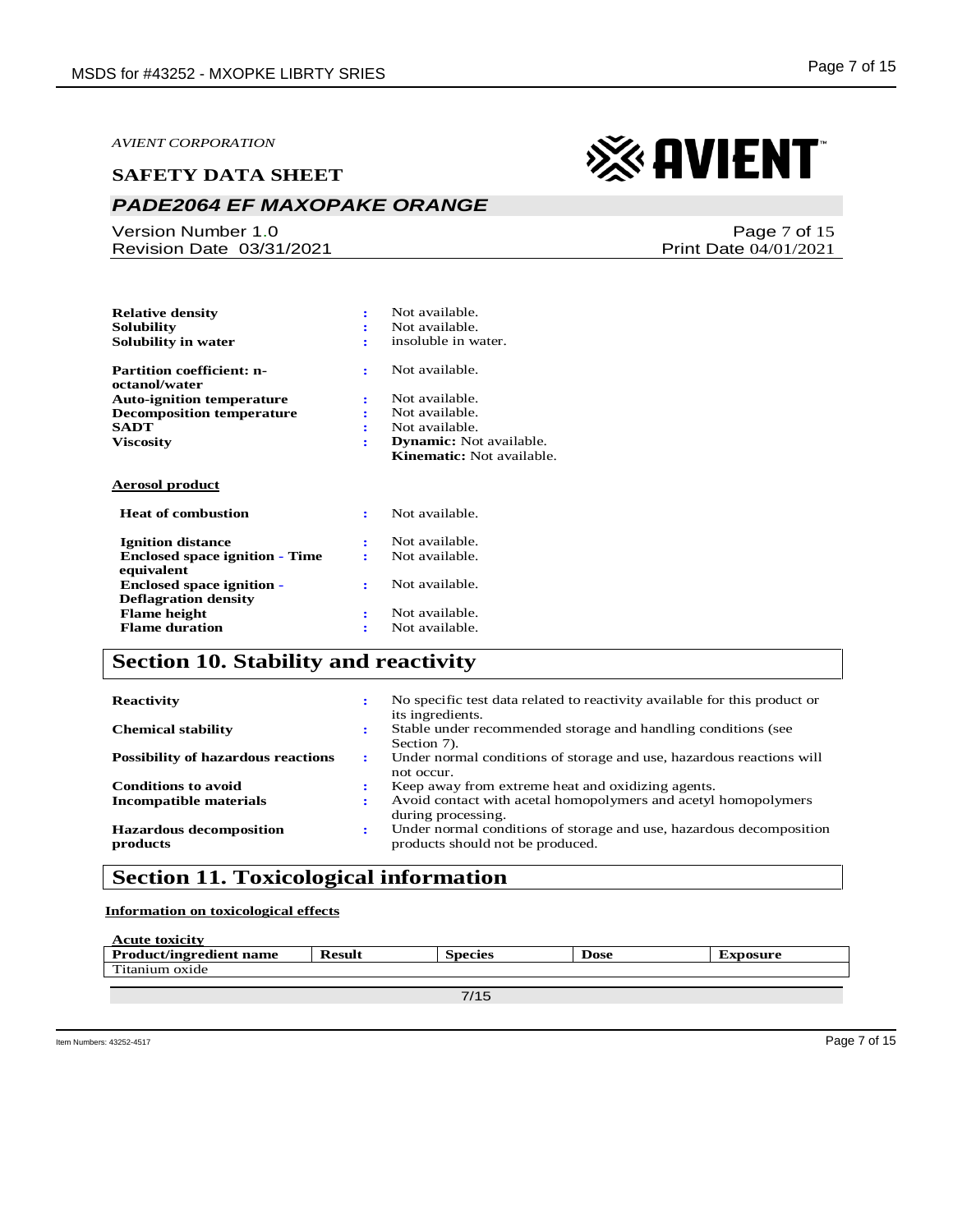# *PADE2064 EF MAXOPAKE ORANGE*

Version Number 1.0 Revision Date 03/31/2021

Page 8 of 15 Print Date 04/01/2021

| LC50 Inhalation<br>Dusts and mists | Rat - Male | $6.82 \text{ Mg}/l$      | -4 հ |
|------------------------------------|------------|--------------------------|------|
| LD50 Dermal                        | Rabbit     | $5,000 \,\mathrm{mg/kg}$ |      |

 **Conclusion/Summary :** Mixture.Not fully tested.

**Irritation/Corrosion**

| <b>Product/ingredient name</b>                                                | <b>Result</b>            | <b>Species</b>                                                                         | <b>Score</b> | <b>Exposure</b>         | <b>Observation</b>       |
|-------------------------------------------------------------------------------|--------------------------|----------------------------------------------------------------------------------------|--------------|-------------------------|--------------------------|
| Titanium oxide                                                                | Skin - Mild irritant     | Human                                                                                  |              | $\sqrt{72 \text{ hrs}}$ | $\overline{\phantom{a}}$ |
| <b>Conclusion/Summary</b><br><b>Skin</b><br><b>Eves</b><br><b>Respiratory</b> | $\ddot{\cdot}$<br>÷<br>÷ | Mixture. Not fully tested.<br>Mixture. Not fully tested.<br>Mixture. Not fully tested. |              |                         |                          |
| <b>Sensitization</b>                                                          |                          |                                                                                        |              |                         |                          |
| <b>Conclusion/Summary</b><br><b>Skin</b><br><b>Respiratory</b>                | $\ddot{\cdot}$<br>÷      | Mixture. Not fully tested.<br>Mixture.Not fully tested.                                |              |                         |                          |
| <b>Mutagenicity</b>                                                           |                          |                                                                                        |              |                         |                          |
| <b>Conclusion/Summary</b>                                                     | ÷                        | Mixture. Not fully tested.                                                             |              |                         |                          |
| <b>Carcinogenicity</b>                                                        |                          |                                                                                        |              |                         |                          |
| <b>Conclusion/Summary</b>                                                     | $\ddot{\phantom{a}}$     | Mixture. Not fully tested.                                                             |              |                         |                          |
| <b>Classification</b>                                                         |                          |                                                                                        |              |                         |                          |
| <b>Product/ingredient name</b>                                                | <b>OSHA</b>              | <b>IARC</b><br><b>NTP</b>                                                              |              |                         |                          |
| Titanium oxide                                                                | 2B<br>$\overline{a}$     | $\overline{a}$                                                                         |              |                         |                          |
| <b>Reproductive toxicity</b><br><b>Conclusion/Summary</b>                     | ÷                        | Mixture. Not fully tested.                                                             |              |                         |                          |
| <b>Teratogenicity</b>                                                         |                          |                                                                                        |              |                         |                          |
| <b>Conclusion/Summary</b>                                                     | $\ddot{\cdot}$           | Mixture. Not fully tested.                                                             |              |                         |                          |
| Specific target organ toxicity (single exposure)<br>Not available.            |                          |                                                                                        |              |                         |                          |
|                                                                               |                          | 8/15                                                                                   |              |                         |                          |
|                                                                               |                          |                                                                                        |              |                         |                          |

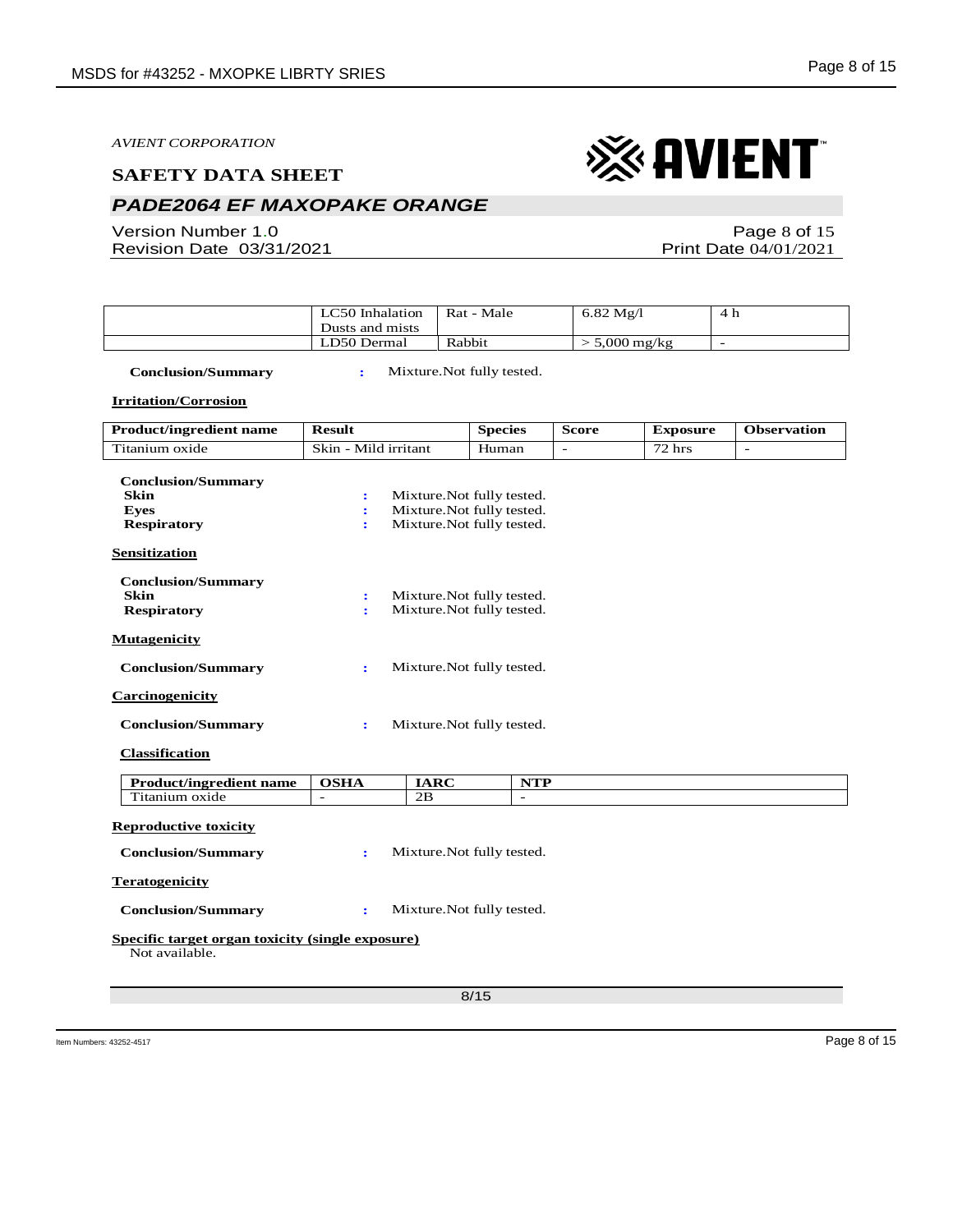#### **SAFETY DATA SHEET**

# *PADE2064 EF MAXOPAKE ORANGE*

**Specific target organ toxicity (repeated exposure)**

Version Number 1.0 Revision Date 03/31/2021

| Page 9 of 15 |
|--------------|

※AVIENT

Print Date 04/01/2021

 Not available. **Aspiration hazard** Not available. **Information on the likely routes of exposure :** Not available. **Potential acute health effects Eye contact :** No known significant effects or critical hazards.

| <b>Inhalation</b>   | No known significant effects or critical hazards. |
|---------------------|---------------------------------------------------|
| <b>Skin contact</b> | No known significant effects or critical hazards. |
| Ingestion           | No known significant effects or critical hazards. |

#### **Symptoms related to the physical, chemical and toxicological characteristics**

| <b>Eve contact</b>  | No specific data. |
|---------------------|-------------------|
| <b>Inhalation</b>   | No specific data. |
| <b>Skin contact</b> | No specific data. |
| Ingestion           | No specific data. |

#### **Delayed and immediate effects and also chronic effects from short and long term exposure**

#### **Short term exposure**

| <b>Potential immediate effects</b><br><b>Potential delayed effects</b>                                                                        | ÷<br>÷                      | Not available.<br>Not available.                                                                                                                                                                                                                                                                                           |
|-----------------------------------------------------------------------------------------------------------------------------------------------|-----------------------------|----------------------------------------------------------------------------------------------------------------------------------------------------------------------------------------------------------------------------------------------------------------------------------------------------------------------------|
| Long term exposure                                                                                                                            |                             |                                                                                                                                                                                                                                                                                                                            |
| <b>Potential immediate effects</b><br><b>Potential delayed effects</b>                                                                        | ÷                           | Not available.<br>Not available.                                                                                                                                                                                                                                                                                           |
| Potential chronic health effects                                                                                                              |                             |                                                                                                                                                                                                                                                                                                                            |
| <b>Conclusion/Summary</b>                                                                                                                     | ÷                           | Mixture. Not fully tested.                                                                                                                                                                                                                                                                                                 |
| General<br><b>Carcinogenicity</b><br><b>Mutagenicity</b><br><b>Teratogenicity</b><br><b>Developmental effects</b><br><b>Fertility effects</b> | ٠.<br>÷<br>:<br>:<br>÷<br>÷ | No known significant effects or critical hazards.<br>No known significant effects or critical hazards.<br>No known significant effects or critical hazards.<br>No known significant effects or critical hazards.<br>No known significant effects or critical hazards.<br>No known significant effects or critical hazards. |

**Numerical measures of toxicity**

9/15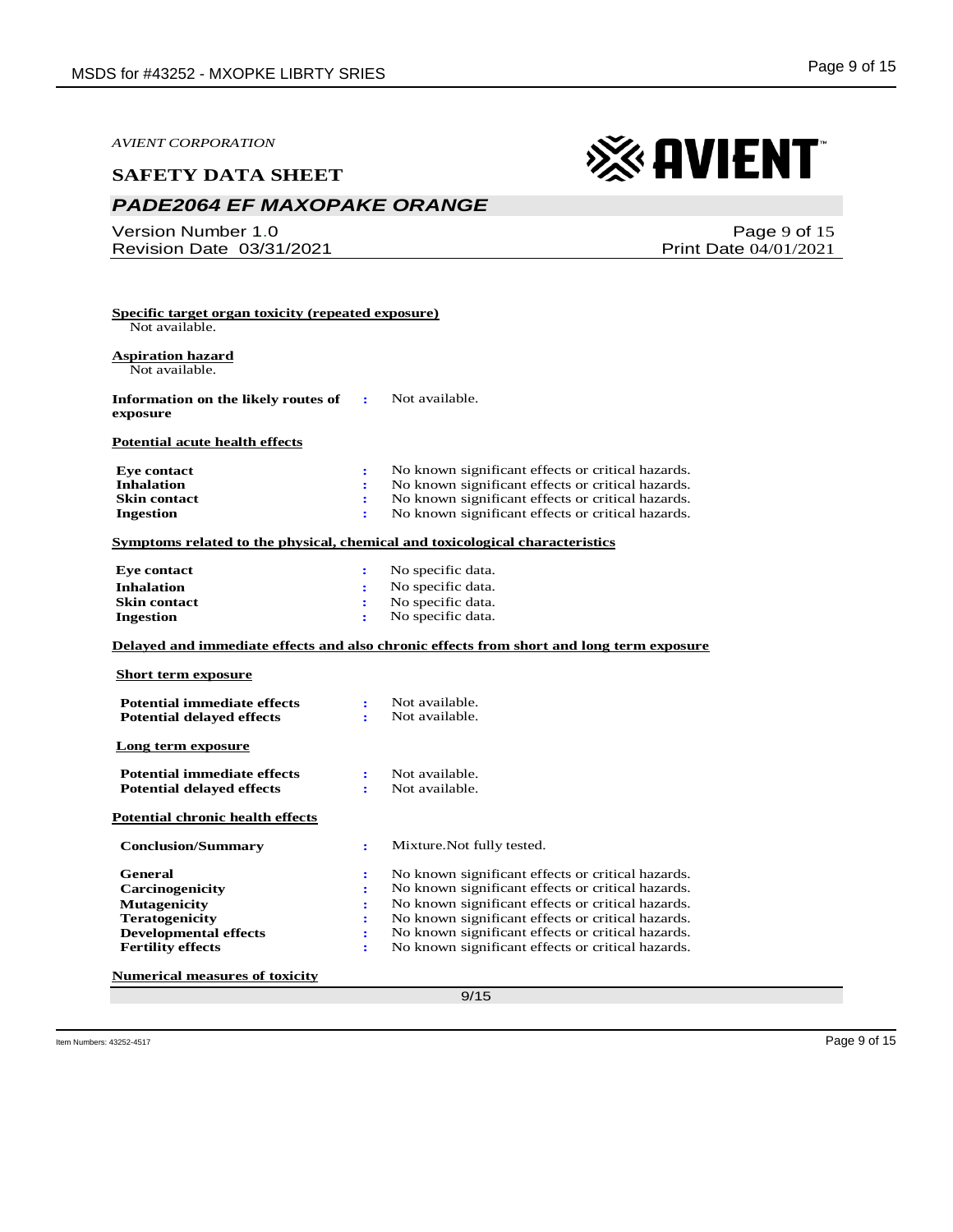#### **SAFETY DATA SHEET**

# *PADE2064 EF MAXOPAKE ORANGE*

Version Number 1.0 Revision Date 03/31/2021

Page 10 of 15 Print Date 04/01/2021

#### **Acute toxicity estimates**

| <b>Product/ingredient name</b> | Oral | <b>Dermal</b> | <b>Inhalation</b><br>(gases) | <b>Inhalation</b><br>(vapors) | <b>Inhalation</b><br>(dusts and<br>mists) |
|--------------------------------|------|---------------|------------------------------|-------------------------------|-------------------------------------------|
| PADE2064 EF MAXOPAKE<br>ORANGE | N/A  | N/A           | N/A                          | N/A                           | $6.82 \text{ Mg}/l$                       |
| Titanium oxide                 | N/A  | N/A           | N/A                          | N/A                           | $6.82 \text{ Mg}/l$                       |

**Other information :** This mixture has not been evaluated as a whole for health effects. Exposure effects listed are based on existing health data for the individual components which comprise the mixture.

# **Section 12. Ecological information**

#### **Toxicity**

| <b>Product/ingredient name</b>                                    | <b>Result</b><br><b>Species</b>                                                          | <b>Exposure</b> |  |  |  |
|-------------------------------------------------------------------|------------------------------------------------------------------------------------------|-----------------|--|--|--|
| Titanium oxide                                                    |                                                                                          |                 |  |  |  |
|                                                                   | Fish - Fundulus heteroclitus<br>Acute $LC50 > 1,000$ Mg/l                                | 96 h            |  |  |  |
|                                                                   | Marine water                                                                             |                 |  |  |  |
|                                                                   | Acute LC50 3 Mg/l Fresh water<br>Crustaceans - Ceriodaphnia                              | 48 h            |  |  |  |
|                                                                   | dubia                                                                                    |                 |  |  |  |
|                                                                   | Acute LC50 6.5 Mg/l Fresh<br>Daphnia - Daphnia pulex                                     | 48 h            |  |  |  |
|                                                                   | water                                                                                    |                 |  |  |  |
| PADE2064 EF MAXOPAKE ORANGE                                       |                                                                                          |                 |  |  |  |
| Remarks - Acute - Aquatic                                         | Chemicals are not readily available as they are bound within the polymer matrix.         |                 |  |  |  |
| invertebrates.:                                                   |                                                                                          |                 |  |  |  |
| <b>Conclusion/Summary</b>                                         | Chemicals are not readily available as they are bound within the<br>polymer matrix.      |                 |  |  |  |
| <b>Persistence and degradability</b><br><b>Conclusion/Summary</b> | Chemicals are not readily available as they are bound within the<br>÷<br>polymer matrix. |                 |  |  |  |
| <b>Conclusion/Summary</b>                                         | Chemicals are not readily available as they are bound within the<br>÷<br>10/15           |                 |  |  |  |
|                                                                   |                                                                                          |                 |  |  |  |

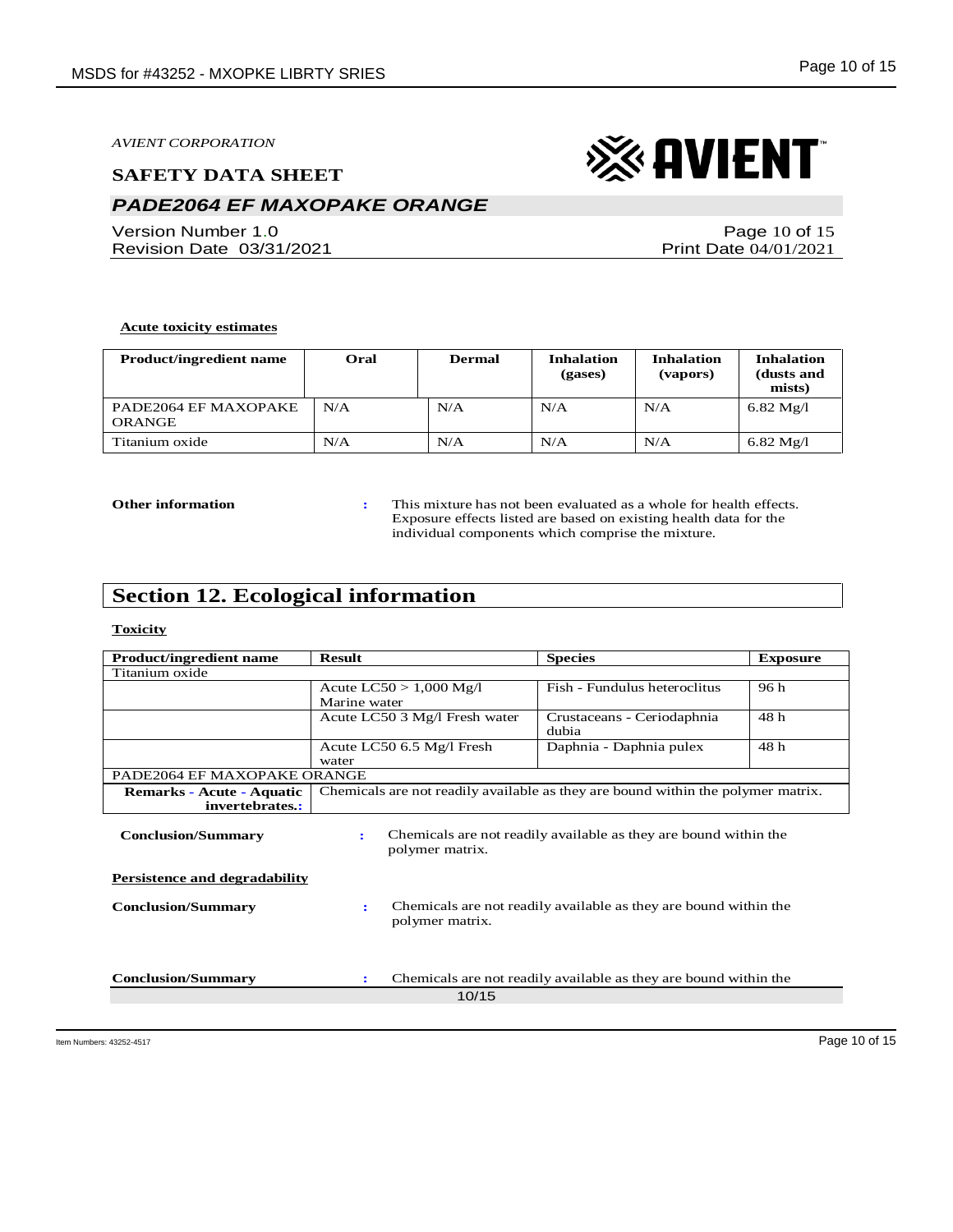*PADE2064 EF MAXOPAKE ORANGE*

*AVIENT CORPORATION*

※AVIENT

| Version Number 1.0<br>Revision Date 03/31/2021     |   | Page 11 of 15<br><b>Print Date 04/01/2021</b>                                                                                                                                                                                                                                                                                                                                                                                                                                                  |
|----------------------------------------------------|---|------------------------------------------------------------------------------------------------------------------------------------------------------------------------------------------------------------------------------------------------------------------------------------------------------------------------------------------------------------------------------------------------------------------------------------------------------------------------------------------------|
|                                                    |   |                                                                                                                                                                                                                                                                                                                                                                                                                                                                                                |
|                                                    |   | polymer matrix.                                                                                                                                                                                                                                                                                                                                                                                                                                                                                |
| <b>Bioaccumulative potential</b><br>Not available. |   |                                                                                                                                                                                                                                                                                                                                                                                                                                                                                                |
| <b>Mobility in soil</b>                            |   |                                                                                                                                                                                                                                                                                                                                                                                                                                                                                                |
| Soil/water partition coefficient<br>(KOC)          | ÷ | Not available.                                                                                                                                                                                                                                                                                                                                                                                                                                                                                 |
| Other adverse effects                              | : | No known significant effects or critical hazards.                                                                                                                                                                                                                                                                                                                                                                                                                                              |
| <b>Section 13. Disposal considerations</b>         |   |                                                                                                                                                                                                                                                                                                                                                                                                                                                                                                |
| <b>Disposal methods</b>                            |   | The generation of waste should be avoided or minimized wherever<br>possible. Disposal of this product, solutions and any by-products<br>should at all times comply with the requirements of environmental<br>protection and waste disposal legislation and any regional local<br>authority requirements. Dispose of surplus and non-recyclable<br>products via a licensed waste disposal contractor. Waste should not be<br>disposed of untreated to the sewer unless fully compliant with the |

requirements of all authorities with jurisdiction. Waste packaging should be recycled. Incineration or landfill should only be considered when recycling is not feasible. This material and its container must be disposed of in a safe way. Empty containers or liners may retain some product residues. Avoid dispersal of spilled material and runoff and contact with soil, waterways, drains and sewers.

**United States - RCRA Acute hazardous waste "P" List:** Not listed

**United States - RCRA Toxic hazardous waste "U" List:** Not listed

# **Section 14. Transport information**

| U.S.DOT 49CFR<br>Ground/Air/Water      | $\ddot{\phantom{a}}$ | Not regulated for transportation.                              |
|----------------------------------------|----------------------|----------------------------------------------------------------|
| International Air<br><b>ICAO/IATA</b>  | $\ddot{\phantom{0}}$ | Not classified as dangerous goods under transport regulations. |
| International Water<br><b>IMO/IMDG</b> | $\ddot{\phantom{0}}$ | Not classified as dangerous goods under transport regulations. |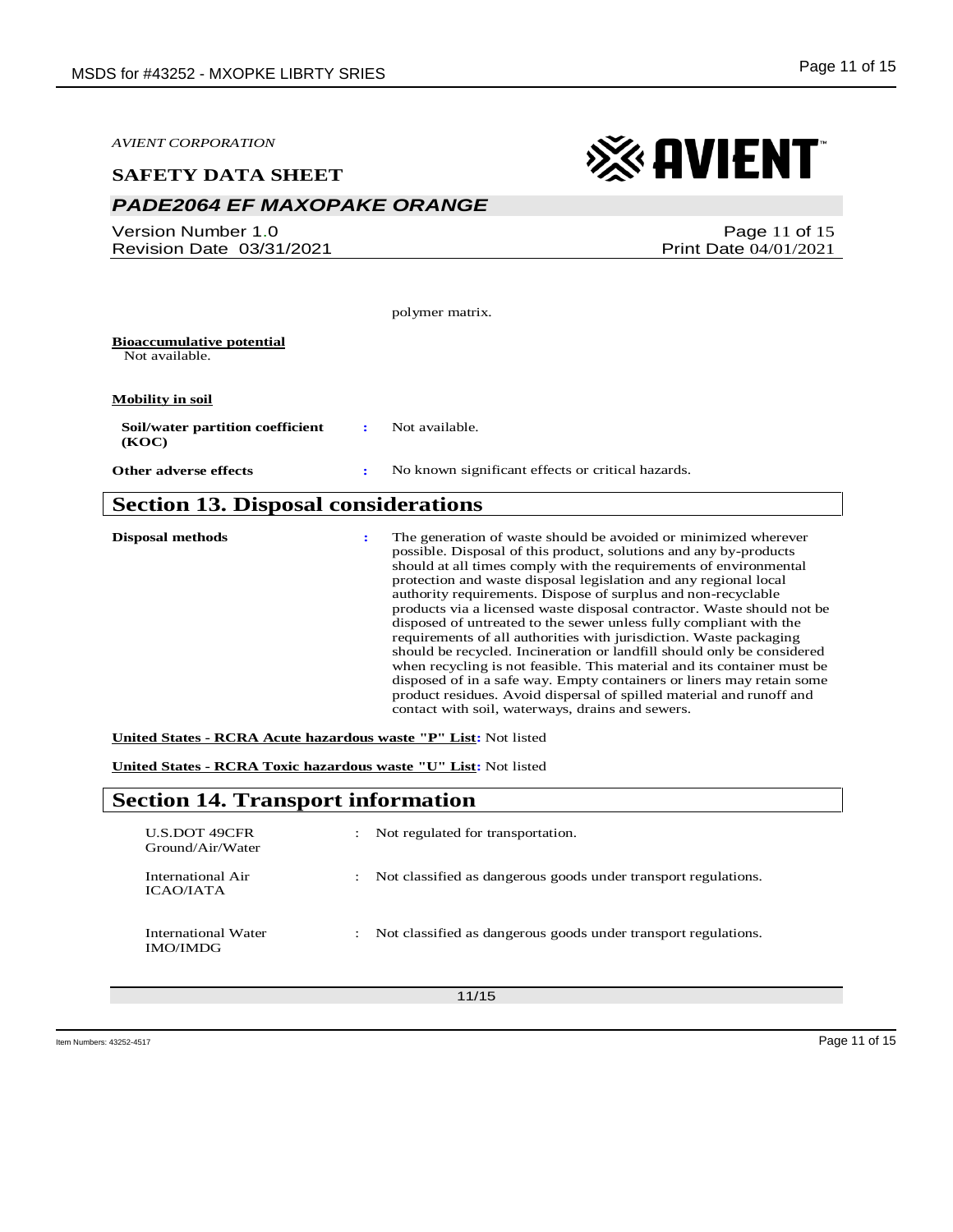### *PADE2064 EF MAXOPAKE ORANGE*

Version Number 1.0 Revision Date 03/31/2021



Page 12 of 15 Print Date 04/01/2021

# **Section 15. Regulatory information**

| <b>U.S. Federal regulations</b>                                                                         | ÷ | United States - TSCA 12(b) - Chemical export notification: None<br>of the components are listed.<br>United States - TSCA 4(a) - Final Test Rules: Not listed<br>United States - TSCA 4(a) - ITC Priority list: Not listed<br>United States - TSCA 4(a) - Proposed test rules: Not listed<br>United States - TSCA 4(f) - Priority risk review: Not listed<br>United States - TSCA $5(a)2$ - Final significant new use rules: Not<br>listed<br>United States - TSCA 5(a)2 - Proposed significant new use rules:<br>Not listed<br>United States - TSCA 5(e) - Substances consent order: Not listed<br>United States - TSCA 6 - Final risk management: Not listed<br>United States - TSCA 6 - Proposed risk management: Not listed<br>United States - TSCA 8(a) - Chemical risk rules: Not listed<br>United States - TSCA $8(a)$ - Dioxin/Furane precusor: Not listed<br>United States - TSCA 8(a) - Chemical Data Reporting (CDR): Not<br>determined<br>United States - TSCA 8(a) - Preliminary assessment report<br>(PAIR): Not listed<br>United States - TSCA 8(c) - Significant adverse reaction (SAR):<br>Not listed<br>United States - TSCA 8(d) - Health and safety studies: Not listed |
|---------------------------------------------------------------------------------------------------------|---|--------------------------------------------------------------------------------------------------------------------------------------------------------------------------------------------------------------------------------------------------------------------------------------------------------------------------------------------------------------------------------------------------------------------------------------------------------------------------------------------------------------------------------------------------------------------------------------------------------------------------------------------------------------------------------------------------------------------------------------------------------------------------------------------------------------------------------------------------------------------------------------------------------------------------------------------------------------------------------------------------------------------------------------------------------------------------------------------------------------------------------------------------------------------------------------------|
|                                                                                                         |   | United States - EPA Clean water act (CWA) section 307 - Priority<br>pollutants: Listed Acrylonitrile<br><b>Phenol</b><br><b>Ethyl benzene</b>                                                                                                                                                                                                                                                                                                                                                                                                                                                                                                                                                                                                                                                                                                                                                                                                                                                                                                                                                                                                                                              |
|                                                                                                         |   | United States - EPA Clean water act (CWA) section 311 -<br><b>Hazardous substances:</b> Listed<br>United States - EPA Clean air act (CAA) section 112 - Accidental<br>release prevention - Flammable substances: Not listed<br>United States - EPA Clean air act (CAA) section 112 - Accidental<br>release prevention - Toxic substances: Not listed<br>United States - Department of commerce - Precursor chemical:<br>Not listed                                                                                                                                                                                                                                                                                                                                                                                                                                                                                                                                                                                                                                                                                                                                                         |
| <b>Clean Air Act Section 112(b)</b>                                                                     | ÷ | Listed                                                                                                                                                                                                                                                                                                                                                                                                                                                                                                                                                                                                                                                                                                                                                                                                                                                                                                                                                                                                                                                                                                                                                                                     |
| <b>Hazardous Air Pollutants (HAPs)</b><br><b>Clean Air Act Section 602 Class I</b><br><b>Substances</b> | ÷ | Not listed                                                                                                                                                                                                                                                                                                                                                                                                                                                                                                                                                                                                                                                                                                                                                                                                                                                                                                                                                                                                                                                                                                                                                                                 |
| <b>Clean Air Act Section 602 Class II</b><br><b>Substances</b>                                          | ÷ | Not listed                                                                                                                                                                                                                                                                                                                                                                                                                                                                                                                                                                                                                                                                                                                                                                                                                                                                                                                                                                                                                                                                                                                                                                                 |
| <b>DEA List I Chemicals (Precursor</b><br><b>Chemicals</b> )                                            | ÷ | Not listed                                                                                                                                                                                                                                                                                                                                                                                                                                                                                                                                                                                                                                                                                                                                                                                                                                                                                                                                                                                                                                                                                                                                                                                 |
|                                                                                                         |   | 12/15                                                                                                                                                                                                                                                                                                                                                                                                                                                                                                                                                                                                                                                                                                                                                                                                                                                                                                                                                                                                                                                                                                                                                                                      |

Item Numbers: 43252-4517 Page 12 of 15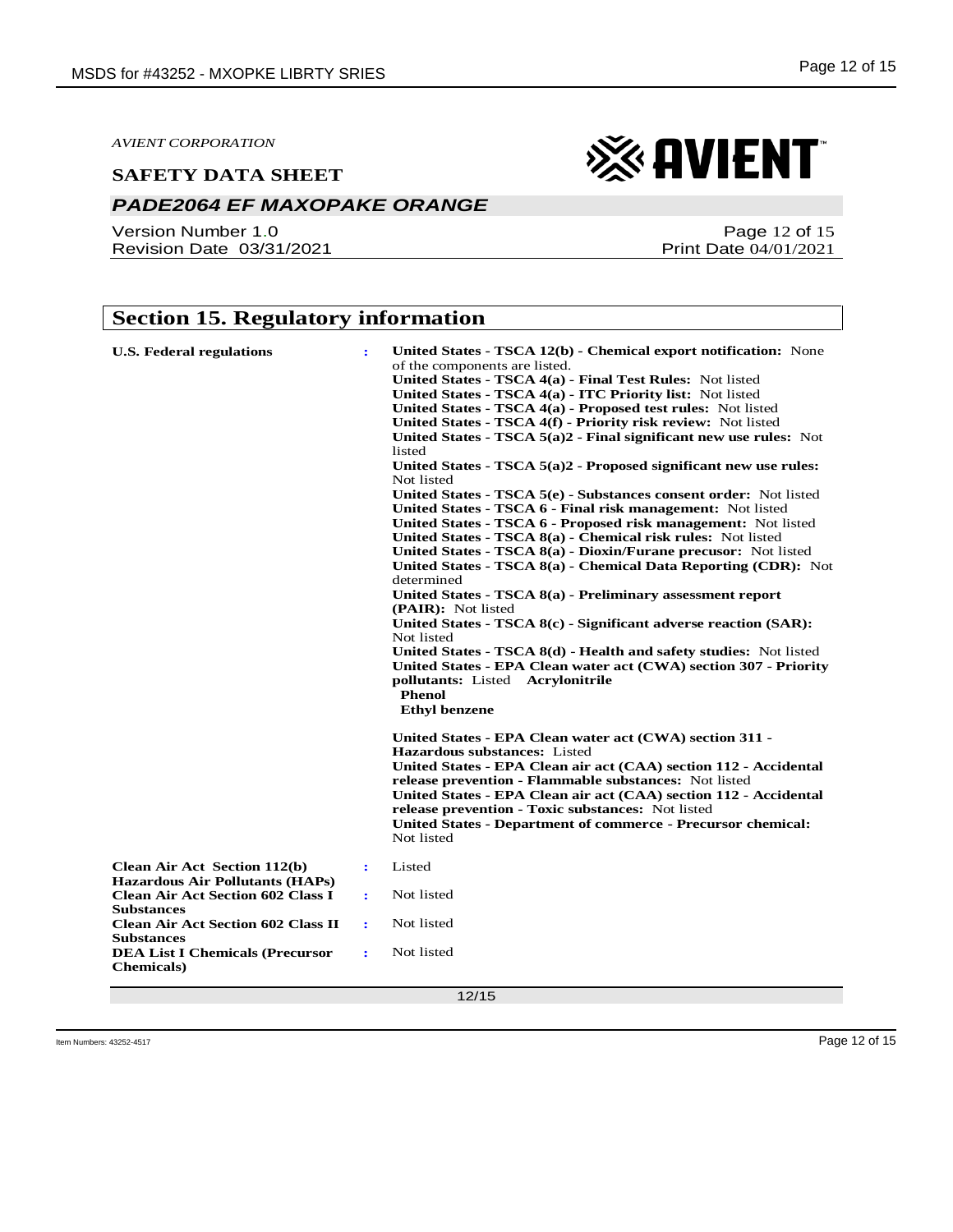#### **SAFETY DATA SHEET**

# *PADE2064 EF MAXOPAKE ORANGE*

Version Number 1.0 Revision Date 03/31/2021

**DEA List II Chemicals (Essential Chemicals) :** Not listed

**US. EPA CERCLA Hazardous Substances (40 CFR 302)**

not applicable

**SARA 311/312**

**Classification :** Not applicable.

#### **Composition/information on ingredients**

No products were found.

| <b>Name</b>    |                  | <b>Classification</b>               |
|----------------|------------------|-------------------------------------|
| Titanium oxide | $>= 10 - \le 25$ | <b>CARCINOGENICITY</b> - Category 2 |
|                |                  |                                     |

Not applicable.

| <b>State regulations</b> |                                      |
|--------------------------|--------------------------------------|
| <b>Massachusetts</b>     | None of the components are listed.   |
| <b>New York</b>          | None of the components are listed.   |
| <b>New Jersey</b>        | The following components are listed: |
|                          | Ethene, chloro-, homopolymer         |
|                          | Titanium dioxide                     |
|                          | Calcium carbonate                    |
| Pennsylvania             | The following components are listed: |
|                          | Titanium dioxide                     |
|                          |                                      |

Calcium carbonate

#### **California Prop. 65**

**WARNING**: This product can expose you to Titanium dioxide, which is known to the State of California to cause cancer. For more information go to www.P65Warnings.ca.gov.

| <b>Ingredient name</b> | No significant risk level | <b>Maximum acceptable</b><br>dosage level |
|------------------------|---------------------------|-------------------------------------------|
| Titanium dioxide       | $\overline{\phantom{a}}$  | -                                         |

| United States inventory (TSCA 8b) : | All components are active or exempted.                              |
|-------------------------------------|---------------------------------------------------------------------|
| Canada inventory                    | At least one component is not listed in DSL but all such components |

13/15

Item Numbers: 43252-4517 Page 13 of 15

※ AVIENT

Print Date 04/01/2021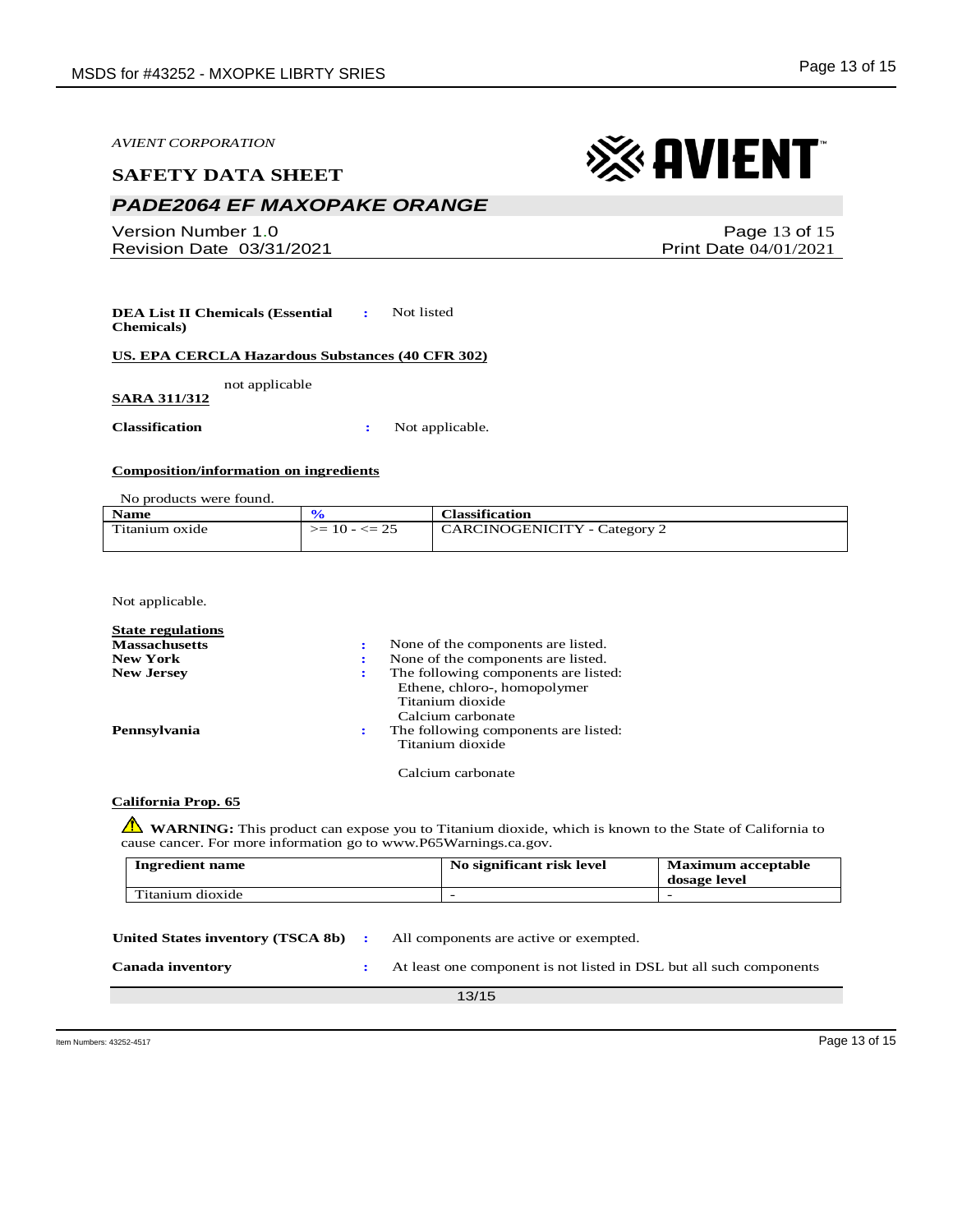#### **SAFETY DATA SHEET**

# *PADE2064 EF MAXOPAKE ORANGE*

Version Number 1.0 Revision Date 03/31/2021



Page 14 of 15 Print Date 04/01/2021

are listed in NDSL.

#### **International regulations**

#### **Inventory list**

| Australia                | ٠ | Not determined.                                                                            |
|--------------------------|---|--------------------------------------------------------------------------------------------|
| Canada                   | ÷ | At least one component is not listed in DSL but all such components<br>are listed in NDSL. |
| China                    | ÷ | Not determined.                                                                            |
| <b>Europe inventory</b>  |   | All components are listed or exempted.                                                     |
| Japan                    |   | Not determined.                                                                            |
| <b>New Zealand</b>       |   | Not determined.                                                                            |
| <b>Philippines</b>       |   | Not determined.                                                                            |
| <b>Republic of Korea</b> |   | Not determined.                                                                            |
| Taiwan                   |   | Not determined.                                                                            |
| <b>Turkey</b>            |   | Not determined.                                                                            |
| <b>United States</b>     |   | All components are active or exempted.                                                     |

### **Section 16. Other information**

**Hazardous Material Information System (U.S.A.)**

| <b>Health</b>           |  |
|-------------------------|--|
| <b>Flammability</b>     |  |
| <b>Physical hazards</b> |  |
|                         |  |

**Caution: HMIS® ratings are based on a 0-4 rating scale, with 0 representing minimal hazards or risks, and 4 representing significant hazards or risks. Although HMIS® ratings and the associated label are not required on SDSs or products leaving a facility under 29 CFR 1910.1200, the preparer may choose to provide them. HMIS® ratings are to be used with a fully implemented HMIS® program. HMIS® is a registered trademark and service mark of the American Coatings Association, Inc.**

**The customer is responsible for determining the PPE code for this material. For more information on HMIS® Personal Protective Equipment (PPE) codes, consult the HMIS® Implementation Manual. History**

| і пэглі у                      |                                                                       |
|--------------------------------|-----------------------------------------------------------------------|
| Date of printing               | 04/01/2021<br>$\bullet$                                               |
| Date of issue/Date of revision | 03/31/2021                                                            |
| Date of previous issue         | 00/00/0000                                                            |
| <b>Version</b>                 | 1.0                                                                   |
| <b>Key to abbreviations</b>    | $ATE = Acute Toxicity Estimate$<br>$\bullet$                          |
|                                | $BCF = Biocomcentration Factor$                                       |
|                                | $GHS = Globally Harmonized System of Classification and Labelling of$ |
|                                | Chemicals                                                             |
|                                | $IATA = International Air Transport Association$                      |
|                                |                                                                       |
|                                | 14/15                                                                 |
|                                |                                                                       |